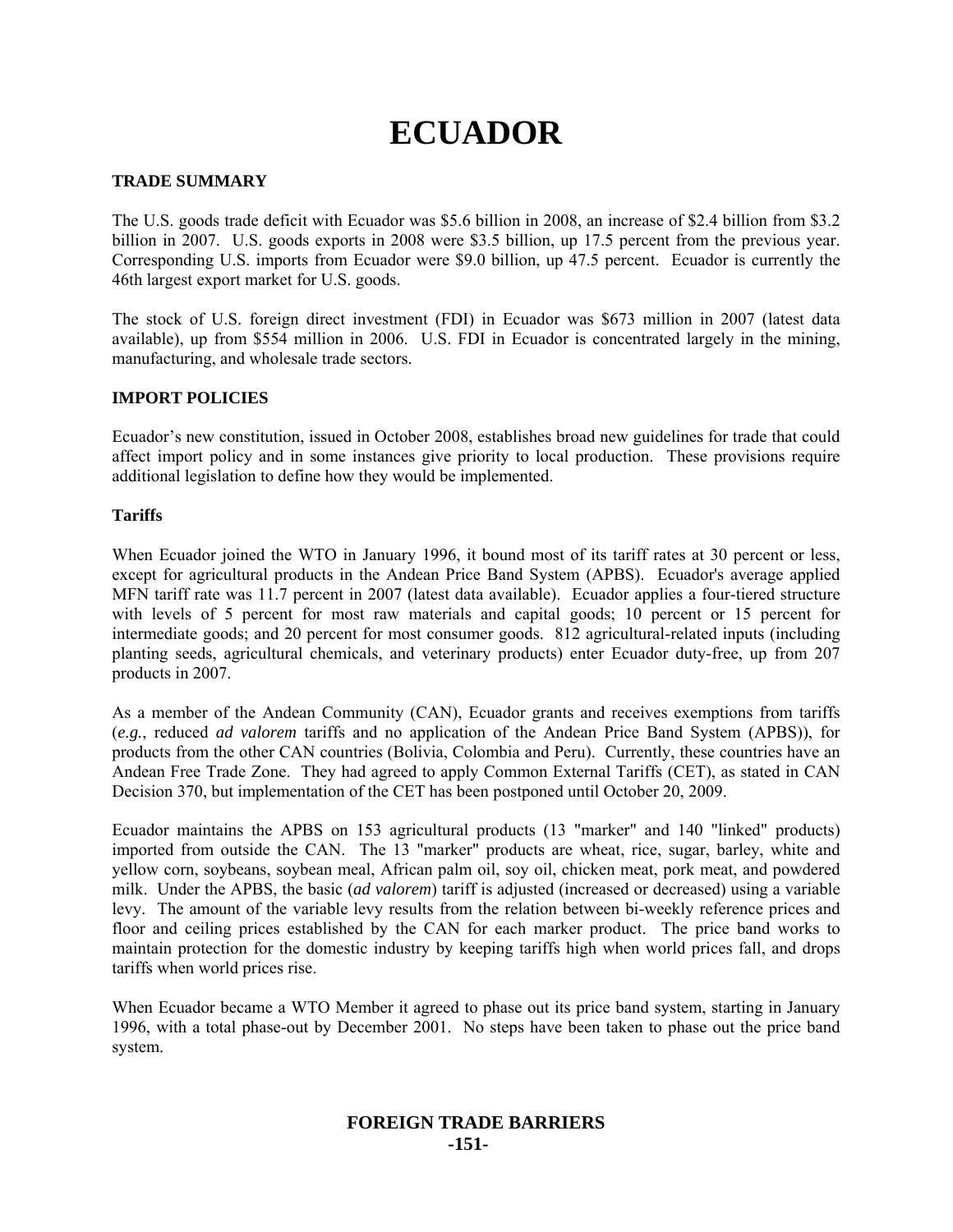In October 2007, Ecuador increased tariffs on approximately 600 industrial and agricultural products, largely those that compete with local production. Products with tariff increases included liquor, cellular phones, major appliances, textile and leather manufactures, livestock, powdered milk, and ceramics. In November 2008, Ecuador increased tariffs for non-FTA partners to WTO ceiling rates for 940 products, including foodstuffs, household and consumer appliances, paper products, construction materials, and others. In January 2009, Ecuador imposed further measures including surcharges above the WTO tariff bindings on a wide range of goods and limitations on 2009 imports to 65-70 percent by value of 2008 imports for many other goods. Ecuador published the measures on January 22, 2009, with immediate effect, indicating that they are temporary in nature and will be in effect for one year. On February 18, 2009, Ecuador informed the WTO that it was taking the measures because of balance of payments problems. The U.S. Government is assessing the severity of the impact of Ecuador's measures on U.S. exporters.

## **Tariff-Rate Quotas**

During the Uruguay Round, Ecuador agreed to establish tariff-rate quotas (TRQs) for a number of agricultural imports. In May of 2000, Ecuador created a TRQ Committee to administer and manage TRQs, which have remained constant. However, quota allocations are not always requested by importers because the tariffs under the APBS are often lower than the in-quota TRQ tariffs. At the same time, the TRQ Committee sometimes does not approve TRQ requests for certain products in order to protect local production. This outcome is common with products such as poultry and powdered milk.

Products subject to TRQs include wheat, corn, sorghum, barley, barley malt, soybean meal, powdered milk, frozen turkeys, and frozen chicken parts.

#### **Nontariff Measures**

Importers must register with the Central Bank through approved banking institutions to obtain import licenses for all products. Although Ecuador phased out the prior authorization requirement for most imports, it still requires prior authorization from the Ministry of Agriculture (MAG) for imports of more than 80 agricultural items originating in countries other than CAN members, as stated in COMEXI Resolution 383 of June 11, 2007. The list of products includes a number of commodities already within the APBS such as poultry, beef, dairy, horticultural products, corn, rice, palm oil, and soybean meal. For several of these imports, the Minister or a designee must provide prior import authorization. The MAG argues that the authorization is to ensure sanitary standards and tax rules are followed, but in some instances these justifications do not appear applicable.

Another administrative hurdle for agricultural importers is the MAG's use of "Consultative Committees" for import authorizations. Import authorizations are usually subject to crop absorption programs, which were to be eliminated as part of Ecuador's WTO accession in 1996. These committees, mainly composed of local producers, often advise the MAG against granting import authorizations for products such as corn, soybean meal, dairy products, and meats. The MAG often requires that all local production be purchased at high prices before authorizing imports. The impact of removing these barriers would mean an increase of U.S. exports of up to \$20 million per year according to industry estimates.

The Ministry of Health is required to provide prior authorization for processed, canned, and packaged products in the form of a sanitary registration. Importers have concerns regarding the confidentiality of information they must provide on product formulas and compositions. In general, the bureaucratic procedures that importers must follow in order to obtain authorizations continue to be lengthy and cumbersome.

## **FOREIGN TRADE BARRIERS -152-**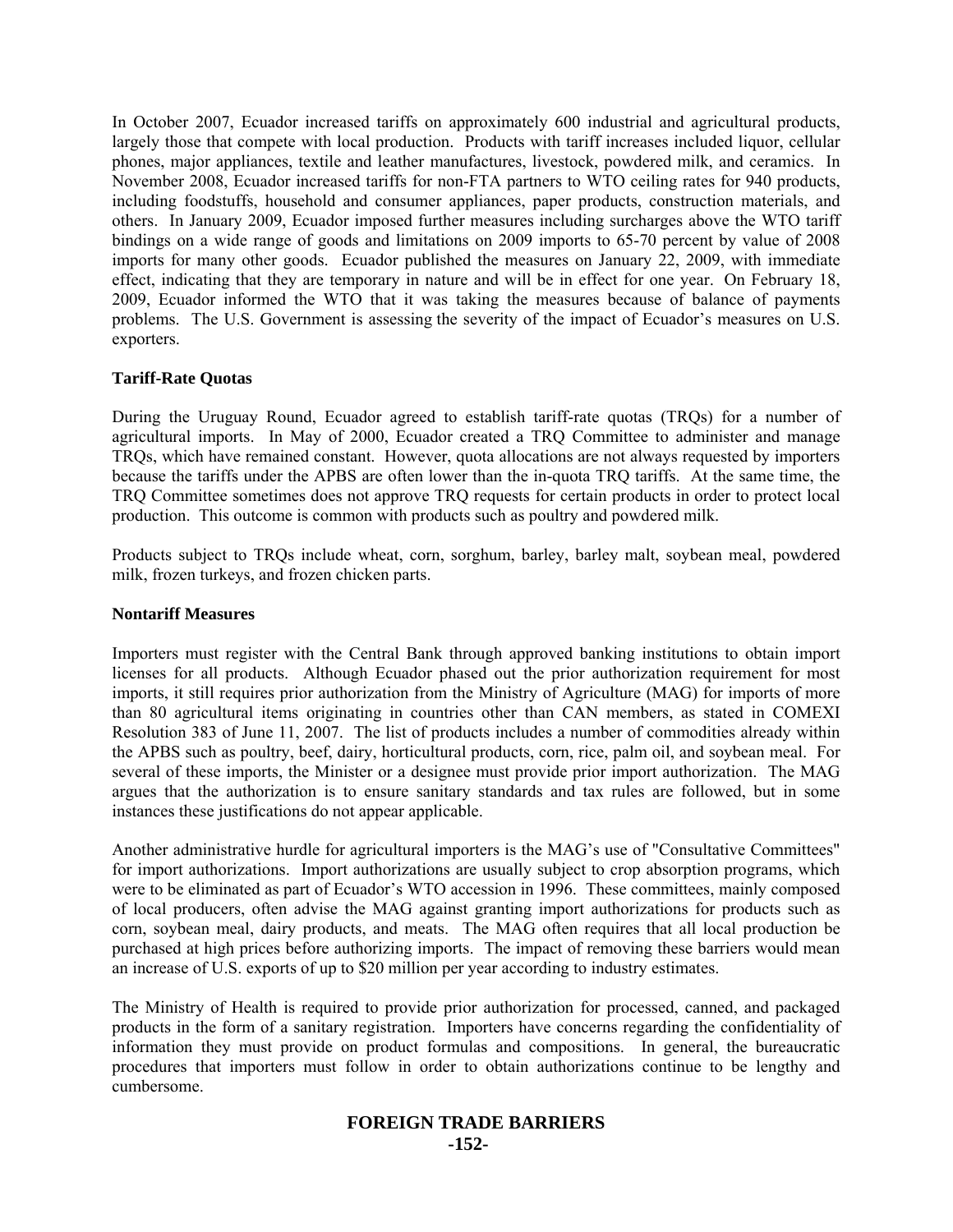In December 2008, the government of Ecuador published new conformity assessment requirements for a broad range of products, including household and consumer appliances, footwear, brake fluids, and lubricants, among others. These requirements, which went into effect immediately, changed the way Ecuador confirmed compliance with safety and labeling standards for certain products, requiring certification by laboratories in Ecuador for domestic products or by accredited laboratories in the country of origin for imported products. Because publication and implementation were simultaneous, and because of the lack of timely WTO notification, importers were not able to comply with the new requirements and U.S. manufactured goods were held at the border. Despite new resolutions issued in January that repealed many of the problematic requirements, importers and U.S. manufacturers remain uncertain as to how they will be affected by new procedures slated to be promulgated by July 2009.

Ecuador assesses a special consumption tax (ICE) of 32 percent on imported and domestic spirits. However, the taxable base upon which Ecuador assesses the ICE differs for domestic and imported spirits. For imported spirits, the ICE is applied to the ex-customs value, which is then marked up 25 percent (*e.g.*, taxable base = [c.i.f. value + tariff + VAT] x 1.25); the ICE is assessed on this inflated value. In contrast, for domestic spirits, the ICE is assessed on the ex-factory price, and the 25 percent mark-up, although legally required, is not generally applied  $(e.g.,$  taxable base = [ex-factory value + VAT]). In both cases, the excise tax is based on arbitrary values and not on actual transaction values.

In December 2007, Ecuador's Constituent Assembly approved a new tax law, effective January 2008, which increased the ICE tax on a number of products, largely luxury items. The ICE tax increased for products that are largely imported rather than produced domestically, such as perfumes, luxury vehicles, all-terrain vehicles, airplanes, helicopters, and boats.

In October 2007, Ecuador passed a new Customs Law replacing its existing pre-shipment inspection (PSI) regime for imports with freight on board values of more than \$4,000 with a risk analysis system run by the Ecuadorian Customs Agency. Under this system, low-risk importers should benefit from fewer physical inspections and expedited release of their cargo. The new law also includes changes to customs processes and requirements in an effort to reduce costs and minimize delays for importers.

Ecuador maintains bans on the import of used motor vehicles and spare parts, tires, and clothing. In April 2006, Ecuador's Congress approved a Food and Nutrition Security Law. This bill invoked the precautionary principle and in practice briefly prohibited the use, handling, trade or import of any food products that may have contained organisms derived from biotechnology, since Ecuador did not possess appropriate institutions to provide proof of their safety. Ecuador's Attorney General declared this law unenforceable due to technical errors in the text.

Health Code legislation passed by Congress in December 2006 reintroduced the provisions of the Food and Nutrition Security Law. However, imports continued normally, and implementing regulations were never issued.

Article 401 of Ecuador's new constitution declares Ecuador free of transgenic seeds and cultivation. However, the President and National Assembly can allow for imports of transgenic seeds and cultivation under exceptional circumstance in the national interest. Article 15 states that the development, production, commercialization, and importation of genetically modified organisms that are harmful to human health or that are against food sovereignty or ecosystems are prohibited. These articles have not been interpreted or implemented.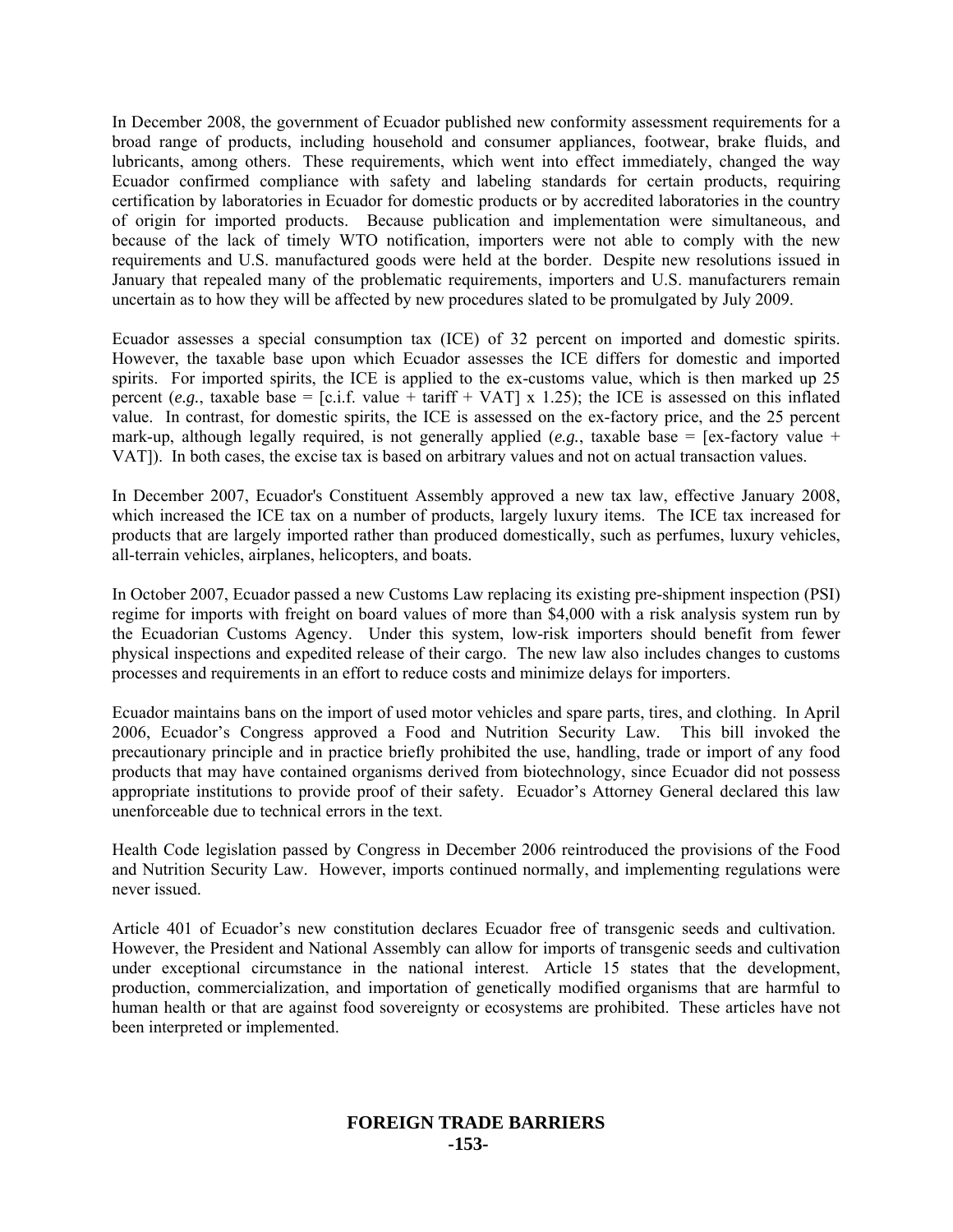## **STANDARDS, TESTING, LABELING, AND CERTIFICATION**

#### **Sanitary and Phytosanitary Measures**

In November 2008, Ecuador's Animal and Plant Health Inspection Service (SESA) was replaced by a new entity, the Ecuadorian Agency for Quality Assurance in Agriculture (AGROCALIDAD), which plans to overhaul and improve Ecuador's sanitary and phytosanitary (SPS) regime. According to Ecuadorian importers, under SESA bureaucratic procedures required to obtain clearance appeared to discriminate against foreign products. Denials of SPS certification often appeared to lack a scientific basis and, in certain cases, appear to have been used in a discriminatory fashion to block the import of U.S. products that compete with Ecuadorian production. This occurred most often with beef, dairy products, and fresh fruit. In May 2007, the World Organization for Animal Health (OIE) classified the United States as a "controlled risk" country for Bovine Spongiform Encephalopathy (BSE), thereby clarifying that U.S. beef and beef products are safe to trade, provided that the appropriate specified risk materials are removed. Market access for U.S. beef, beef products, and live cattle is restricted based on CAN standards related to BSE. Ecuador participated in an August 2008 trip organized by the U.S. Foreign Agriculture Service (FAS) and the U.S. Animal and Plant Health Inspection Service (APHIS) with Peru, Bolivia, and an Andean Community representative to evaluate the U.S. live cattle system with a view to improving access for U.S. live cattle to these nations.

Although Ecuador has a number of SPS measures in place for imports of agricultural products, it has only made 56 SPS notifications to the WTO. This includes notifications regarding changes to regulations aimed at complying with bilateral, multilateral, and international agreements.

SESA follows the CAN's "Andean Sanitary Standards." Some standards applicable to third countries are different from those applied to CAN members. SESA also requires certifications for each product stating that the product is safe for human consumption or, in the case of live animals, that the animal is healthy, and that the country of origin or the area of production is free from certain exotic plant or animal disease.

U.S. firms report that the Izquieta Perez National Hygiene Institute (INHIP – the Ministry of Health's executive arm responsible for granting the sanitary registration certificate) accepts U.S. Certificates of Free Sale, not in lieu of sanitary registrations, but only as part of the many documents required for sanitary registration. In addition, onerous and inefficient procedures have delayed issuance beyond the 30 day limit required by the 2000 law "*Ley de Promocion Social y Participacion Ciudadana, Segunda Parte,"* and the average period for sanitary registration is seven to eight months.

#### **GOVERNMENT PROCUREMENT**

Foreign bidders must register and have a local legal representative in order to participate in government procurement in Ecuador. Bidding on government contracts can be cumbersome and relatively nontransparent. The lack of transparency subjects the procurement process to possible manipulation by contracting authorities.

In August 2008, Ecuador's Constituent Assembly passed a new public contracting law, which calls for priority for locally produced products and services in public purchases, although foreign suppliers can compete for the contracts. The law is in the process of implementation, and the government has not yet defined how it will establish priority for Ecuadorian suppliers. The law eliminates the requirement for contract awardees to obtain approval from the Attorney General and the Controller prior to being awarded a government contract. The law also creates a National Institute of Public Contracting to oversee

#### **FOREIGN TRADE BARRIERS -154-**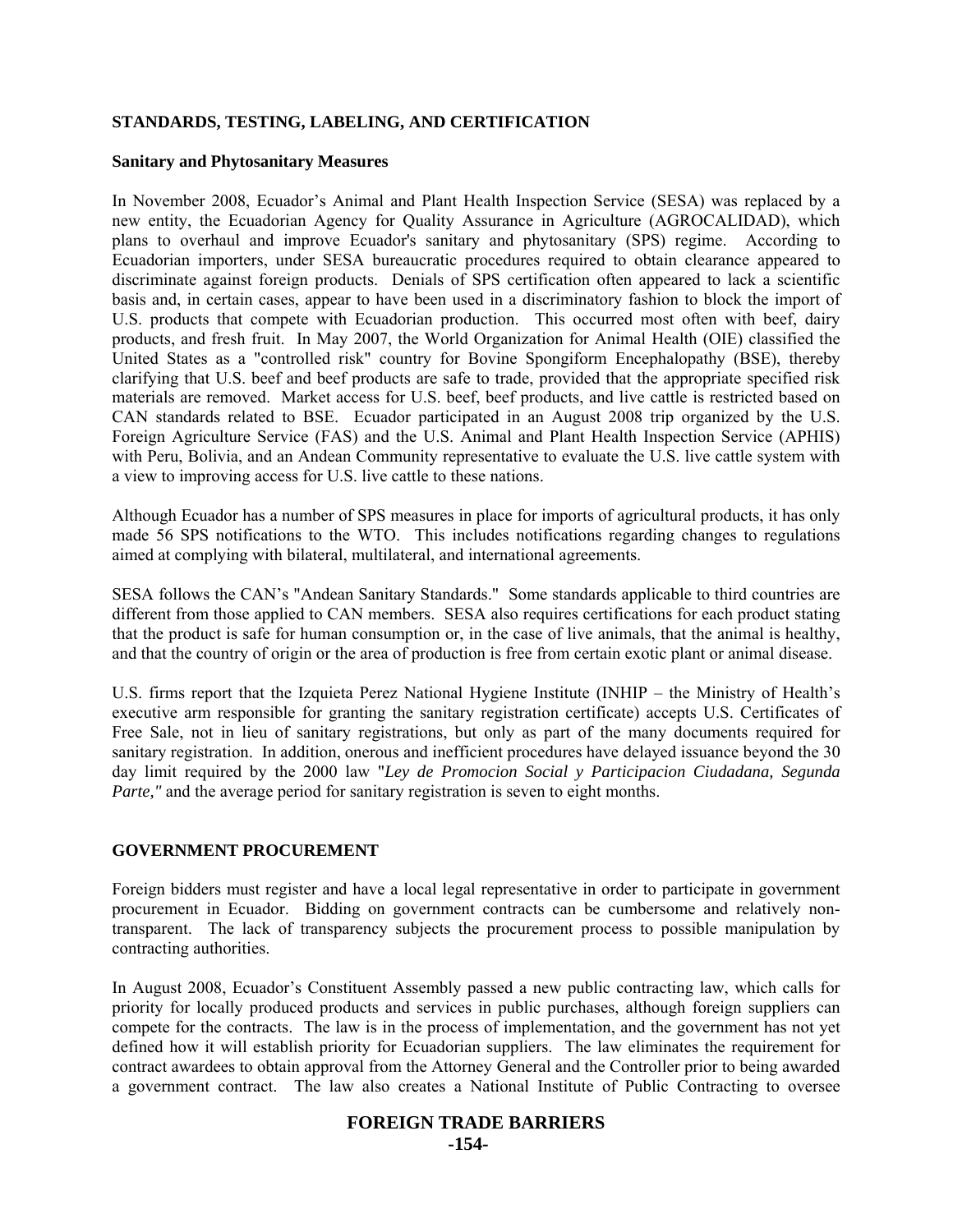transparency and timeliness of the contracting process. Bidders are required to register and submit bids for government contracts through an online system, which the government of Ecuador expects will improve transparency.

A large number of government-controlled companies (*e.g.*, fixed-line telephony providers, electric power generators and distributors, hospitals, and clinics) are not subject to Ecuador's rules on government procurement. Ecuador is not a signatory to the WTO Agreement on Government Procurement.

## **INTELLECTUAL PROPERTY RIGHTS (IPR) PROTECTION**

The legal tenets of Ecuador's IPR regime are provided for under a domestic IPR law enacted in 1998 and Andean Community Decisions 345, 351, and 486. Ecuador's 1998 IPR law provided an improved legal basis for protecting patents, trademarks, and trade secrets. However, Ecuador's IPR regime is weak in a number of areas, including enforcement.

Concerns remain regarding several provisions, including inadequate protection of undisclosed pharmaceutical test and other data submitted for marketing approval. In effect, the government of Ecuador is allowing the test data of registered drugs from originator companies to be relied upon by others seeking approval for their own version of the same product.

U.S. companies are also concerned that the Ecuadorian government does not provide patent protection to new uses of previously known or patented products. In addition, government of Ecuador health authorities continue to approve the commercialization of new drugs that are the bioequivalent of patented drugs, thereby denying the originator companies effective patent protection for innovative drugs. A modification to Ecuador's health code in late 2006 permits sanitary registrations without regard to whether or not a medication is patented.

## **Enforcement**

Active local trade in pirated audio and video recordings, computer software, and counterfeit brand name apparel continues. The government of Ecuador, through the Ecuadorian Intellectual Property Institute (IEPI)'s Strategic Plan against Piracy, has committed to take action to reduce the levels of copyright piracy, including implementation and enforcement of its 1998 Copyright Law. However, weak copyright enforcement remains a significant problem, especially concerning sound recordings, computer software, and motion pictures. Although IEPI has voiced its concern, the government of Ecuador has not taken action to clarify that Article 78 of the 1999 Law on Higher Education does not permit software copyright infringement by educational institutions.

The International Intellectual Property Alliance (IIPA) estimates that pirated products accounted for 98 percent of the domestic record and music industry in Ecuador in 2007, with estimated damage due to music piracy of approximately \$37 million. Ecuador has made limited progress in establishing the specialized IPR courts required by Ecuador's 1998 IPR law. In 2008, the Attorney General's Office hired three new IPR specialists to improve its service on IPR cases. The national police and the customs service are responsible for carrying out IPR enforcement, but do not always enforce court orders. Some local pharmaceutical companies produce or import counterfeit drugs and have sought to block compliance with Ecuador's intellectual property law.

IEPI and Ecuadorian Customs have increased enforcement actions in their areas of competence where they can act without a formal complaint by the rights holder, through administrative sanctions imposed by IEPI or through interception of counterfeit goods by Customs.

#### **FOREIGN TRADE BARRIERS -155-**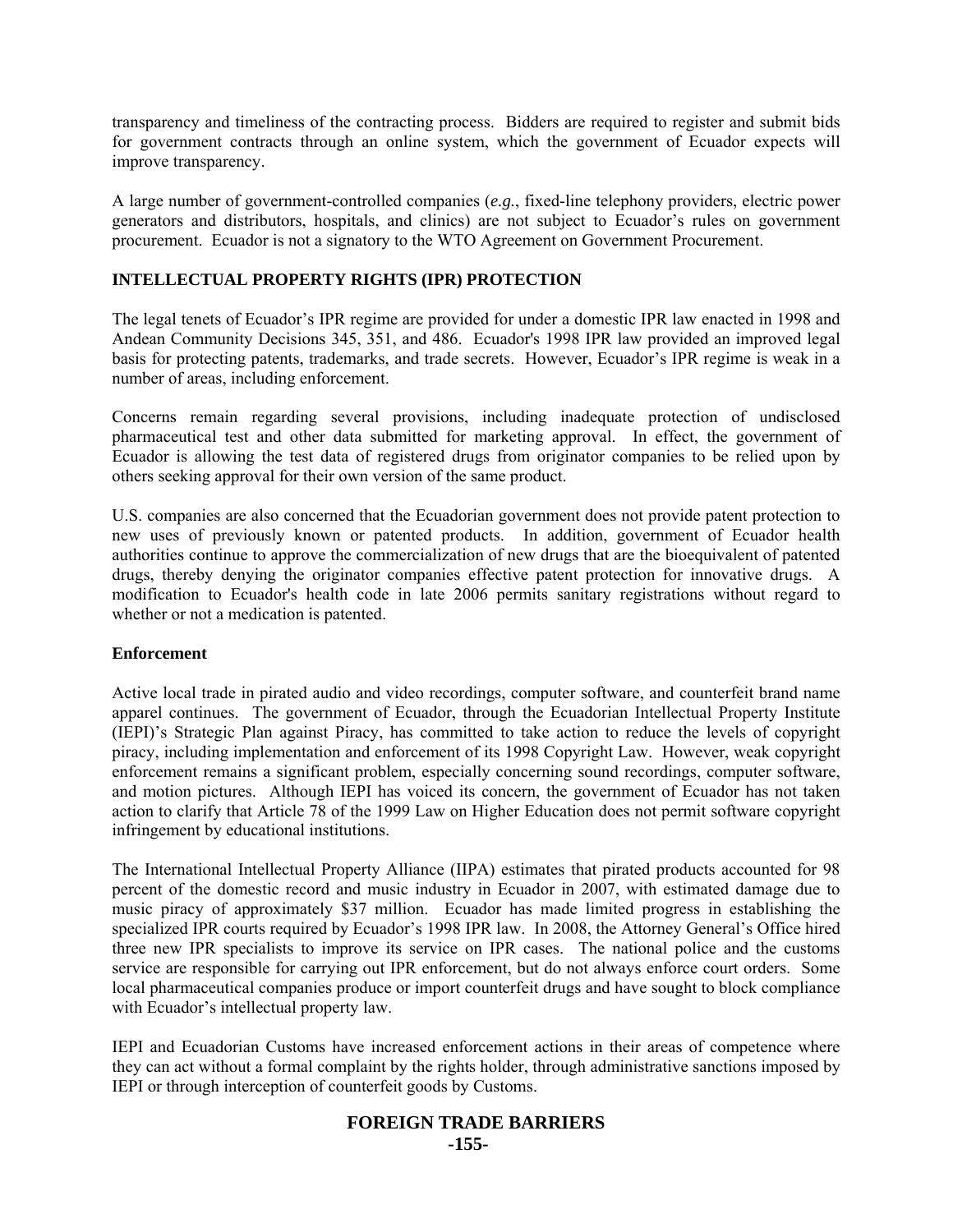#### **SERVICES BARRIERS**

#### **Telecommunications**

In the area of basic telecommunications, Ecuador has only undertaken WTO commitments for domestic cellular services. Accordingly, it does not have market access or national treatment obligations for other domestic and international telecommunications services, such as fixed-line voice telephony and data transmission services. In addition, Ecuador has not committed to adhere to the pro-competitive regulatory commitments of the WTO Reference Paper.

#### **INVESTMENT BARRIERS**

The transparency and stability of Ecuador's investment regime are affected by inconsistent application and interpretation of its investment laws. This legal complexity increases the risks and costs of doing business in Ecuador. U.S. companies have resorted to local courts or alternative dispute resolution mechanisms such as chambers of commerce; others have pursued international commercial dispute resolution mechanisms as provided for in their contracts or under the United States-Ecuador Bilateral Investment Treaty (BIT). A number of U.S. companies operating in Ecuador, notably in regulated sectors such as petroleum and electricity, have filed for international arbitration resulting from investment disputes. Investors in more lightly regulated sectors have fewer disputes.

In October 2007, Ecuador notified the World Bank's International Centre for Settlement of Investment Disputes (ICSID) that Ecuador will not consent to ICSID arbitration for oil and mining issues, introducing additional uncertainty to the investment climate in the natural resources sectors.

Ecuador's new constitution recognizes local or regional arbitration centers, or other forums as agreed to by the parties, and could limit arbitration options for investors, but these provisions have not been implemented. The new constitution also includes provisions which could limit the availability of international arbitration in new Ecuadorian investment treaties. These provisions do not appear to apply to existing treaties.

Certain sectors of Ecuador's economy are reserved to the state. All foreign investment in petroleum exploration and development must be carried out under contract with the state oil company. U.S. and other foreign oil companies produce oil in Ecuador under such contracts. Foreign investment in domestic fishing operations, with exceptions, is limited to 49 percent of equity. Foreign companies cannot own more than a 25 percent equity in broadcast stations.

Several oil companies were involved in disputes with the government of Ecuador relating to the refund of value added taxes (VAT). In 2004, one of the disputing U.S. companies won a \$75 million international arbitration award against the government of Ecuador. In March 2008, the government of Ecuador paid the award. In 2006, Ecuador's solicitor general initiated an investigation of the same company for allegedly transferring assets to another foreign company without obtaining the required government authorization. The government of Ecuador nullified the company's contract and seized the company's considerable assets in Ecuador. The U.S. company has initiated arbitration proceedings under the BIT; the government of Ecuador is participating in the proceedings. In September 2008, the arbitral panel ruled that it had jurisdiction over the case.

In 2006, Ecuador amended its hydrocarbons law, unilaterally increasing the share of revenues owed to the government to 50 percent under existing oil production sharing contracts. In October 2007, Ecuador issued an executive decree increasing the share of extraordinary petroleum revenues owed to the

# **FOREIGN TRADE BARRIERS**